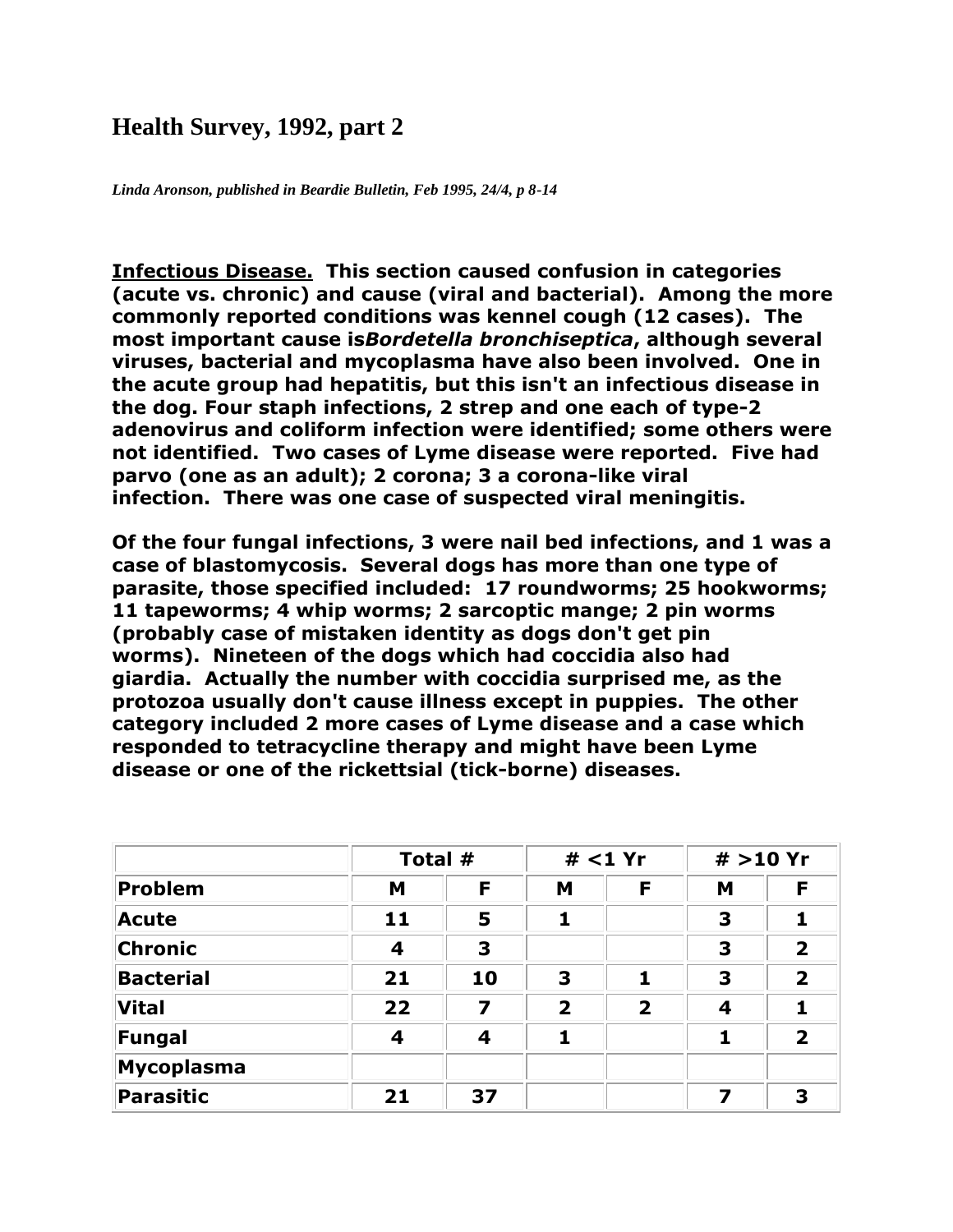| <b>Coccidia</b>   | 16 | 17 |  |  |
|-------------------|----|----|--|--|
| <b>Giardia</b>    | 34 | 21 |  |  |
| Heartworm disease |    |    |  |  |
| <b>Other</b>      |    |    |  |  |

**Urinary Tract Problems. Most who had cystitis only had it once or rarely, although one was reported to have it nearly always and was on ampicillin most of the time. Two dogs with cystitis also had bladder stones and one had bleeding of kidney origin. 4 with kidney disease had renal failure and in 1 at least, this resulted in euthanasia. One bitch had kidney disease due to systemic lupus erythematosus (an autoimmune disease) which started two weeks after the second litter. One dog with kidney stones also had prostate disease. Other included crystals in the urine, a weak bladder sphincter, and polyuria (cause not known).**

| Problem                 |              | Total #                 |   | $#$ <1 Yr |              | # > 10 Yr |  |
|-------------------------|--------------|-------------------------|---|-----------|--------------|-----------|--|
|                         | M            | F                       | M | Е         | M            |           |  |
| <b>Cystitis</b>         | 5            | 38                      |   |           | $\mathbf 2$  | 11        |  |
| <b>Bladder stones</b>   | 2            | 3                       |   |           | $\mathbf{2}$ | 2         |  |
| <b>Kidney disease</b>   | $\mathbf{z}$ | $\overline{\mathbf{2}}$ |   |           | 3            |           |  |
| <b>Kidney stones</b>    |              |                         |   |           |              |           |  |
| <b>Prostate disease</b> | З            |                         |   |           | 2            |           |  |
| <b>Other</b>            | 3            | 8                       |   |           |              | 3         |  |

**Gastrointestinal Problems. 200 had between 1 and 6 of the conditions listed. Some had only diarrhea once, and possibly the other owners didn't bother to report this. Several owners attributed their dog's upset stomach to stress and/or diet. Lamb and rice diets seemed to help at least some of these dogs. Weather was also reported to stress one dog's stomach. Gastric torsion killed at lease one. This is more often a condition associated with large and giant breeds of deep-chested dogs, although it has also been reported in toy dogs. Several dogs vomit bile. Probably a condition known as bilious vomiting syndrome. Two had inflammatory bowel disease; 1 hemorrhagic gastroenteritis; 1 plasmacytic-lymphocytic gastroenteritis; another gastroenteritis was probably caused by fertilizer toxicity. Other conditions (1 each) included ruptured anal**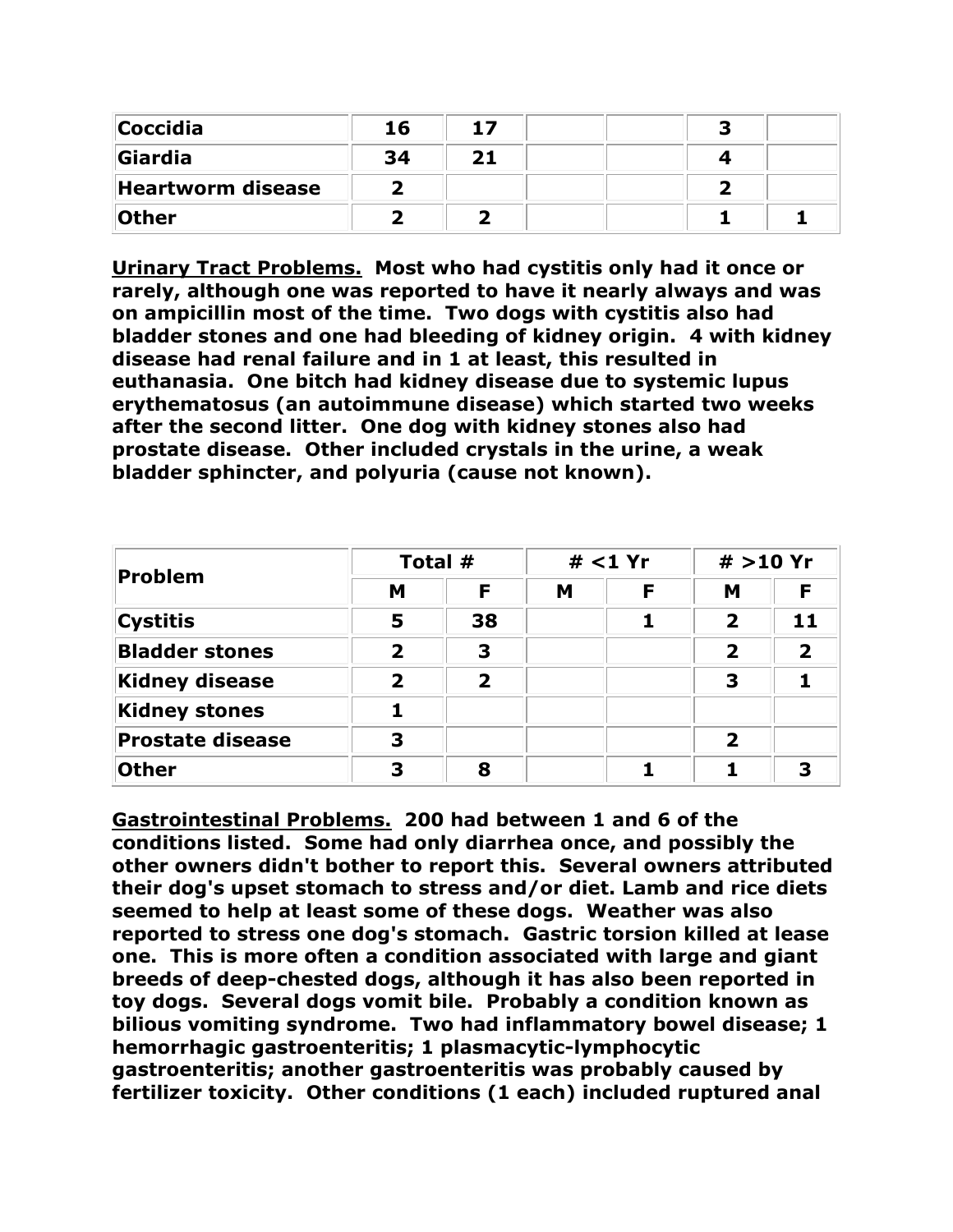| <b>Problem</b>               | Total #                 |                         | $#$ <1 Yr               |                         | # > 10 Yr               |                         |
|------------------------------|-------------------------|-------------------------|-------------------------|-------------------------|-------------------------|-------------------------|
|                              | M                       | F                       | М                       | F                       | M                       | F                       |
| Diarrhea - acute only        | 45                      | 51                      | $\overline{\mathbf{2}}$ | $\overline{\mathbf{2}}$ | 4                       | 5                       |
| Diarrhea - chronic           | $\overline{\mathbf{z}}$ |                         |                         |                         |                         | 3                       |
| <b>Diarrhea - recurrent</b>  | 43                      | 25                      | $\overline{2}$          |                         | 6                       | 9                       |
| <b>Vomiting - persistent</b> | 6                       | $\overline{\mathbf{2}}$ | 1                       |                         |                         |                         |
| <b>Vomiting - recurrent</b>  | 19                      | 11                      |                         |                         | 4                       | $\mathbf{2}$            |
| <b>Gastritis - chronic</b>   | 9                       | $\overline{2}$          | 1                       | 1                       | $\overline{\mathbf{2}}$ |                         |
| <b>Colitis - chronic</b>     | 12                      | 8                       |                         |                         | 4                       | $\overline{\mathbf{2}}$ |
| <b>Flatulence (gas)</b>      | 28                      | 21                      |                         | 1                       | 8                       | 9                       |
| Torsion/volvulus/bloat       | $\overline{2}$          | 1                       |                         |                         |                         |                         |
| Intussusception              |                         |                         |                         |                         |                         |                         |
| <b>Other</b>                 | 8                       | 7                       |                         |                         |                         | $\mathbf 2$             |

**glands requiring surgical repair; chronic anal gland infections; pancreatitis; lactose intolerance; chronic anorexia; car sickness.**

**Neurological Problems. Little information was given about dogs in the first four categories. Seizures are rare and onset is late in life. One fainted during seizures and sometimes the two are hard to distinguish. One dog's fainting was attributed to Addison's disease while the dog's condition was being stabilized, and has not occurred since. One dog had twitches as a fibrosarcome spread. One was reported to twitch, have tremors, and be hyperexcitable. Five reported to be hyperexcitable were also hypothyroid. In general dogs who were hyperexcitable had numerous temperament and skin conditions. Many were reported as being extremely sensitive to sound.** 

**One hyperexcitable dog had twitches, tremors, a vaccine reaction, pemphigus, and a defective immune system. Another dog with vaccine reactions was also diagnosed as having a compromised immune system; allergy developed not only to vaccines but also to antibiotics. Two of the vaccine reactions were to the first puppy shorts; one died and the other barely survived. A half-brother of the former puppy died of parvovirus a week after being vaccinated at eight weeks. One dog had a reaction to modified live rabies vaccine (ED note - now it is usually the killed rabies vaccine which is**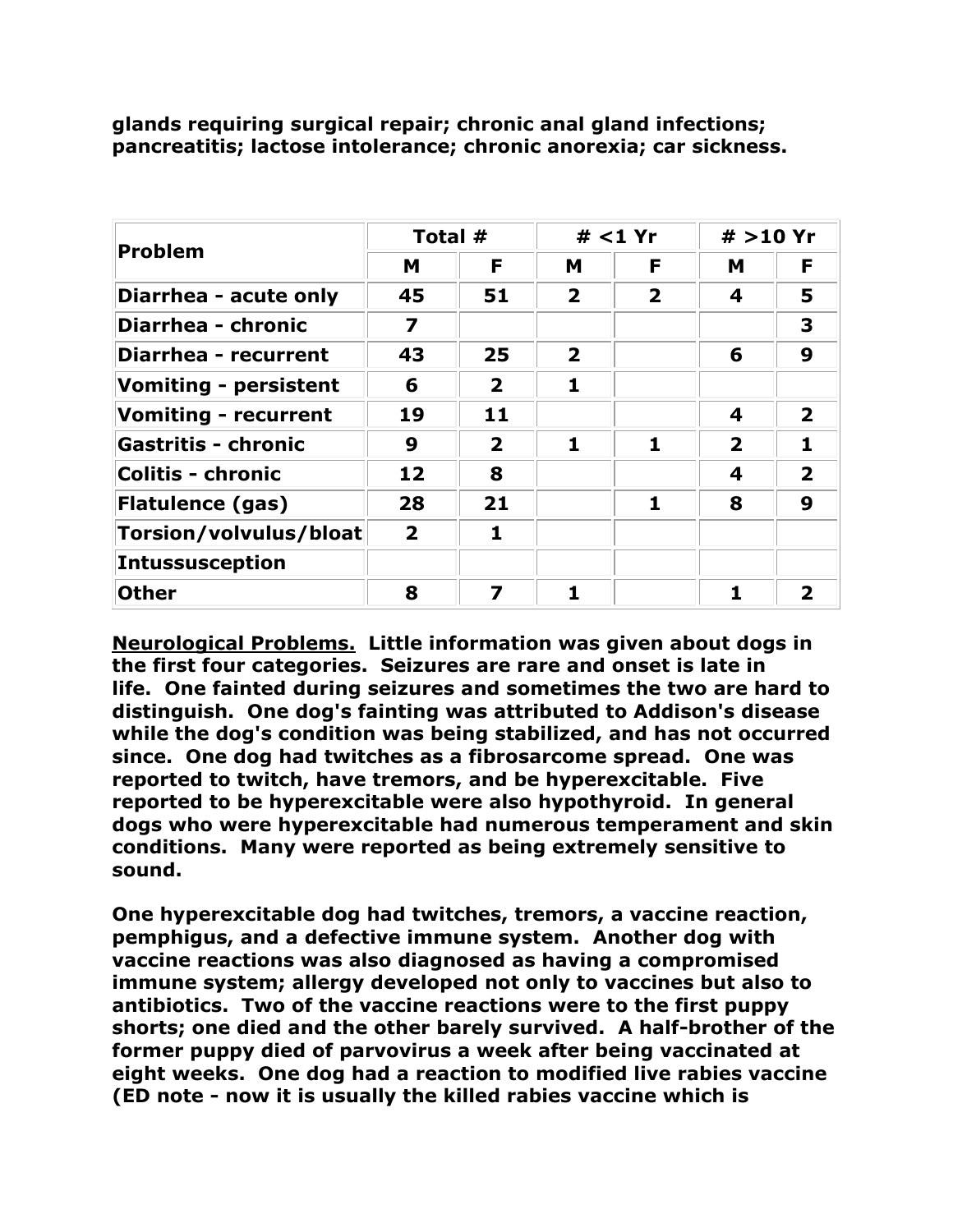**used). Other included a severe reaction to an injection of Droncit, a worming agent; 1 had a convulsion as a pup, another had a strong at 13 1/2 yrs and fully recovered within a month; 1 suffered a heat stroke.**

| <b>Problem</b>           | Total #                 |    | # < 1 Yr |   | # >10 Yr |                         |
|--------------------------|-------------------------|----|----------|---|----------|-------------------------|
|                          | M                       | F  | M        | F | M        | F                       |
| <b>Seizures</b>          | 6                       | 4  |          |   | 3        | $\overline{\mathbf{2}}$ |
| Fainting                 | 3                       |    | 1        |   |          |                         |
| Twitching                | 1                       | 3  |          |   |          |                         |
| <b>Tremors</b>           | 3                       | 3  |          |   |          |                         |
| <b>Hyperexcitability</b> | 7                       | 10 |          |   |          | $\overline{\mathbf{2}}$ |
| <b>Vaccine reaction</b>  | 3                       | 6  |          |   |          |                         |
| <b>Other</b>             | $\overline{\mathbf{2}}$ | 3  |          |   |          |                         |

**Temperament Problems. Aggressive behavior led to the euthanasia of at least 1. I have recently been treating several aggressive dogs (not Beardies) for hypothyroidism with great success. Although these dogs may show no other symptom of the disease (except when their thyroid levels are tested), they often show some other more classical signs - such as skin/coat problems; irregular heat cycles and other reproductive problems; fearfulness (shy/sharp); hyperexcitability; decreased energy. Looking at this group in general, I am struck by the fact that this describes most of the Beardies with temperament problems. Some have also been diagnosed with hypothyroidism, and it was noted by one owner that her Beardie's fear and shyness had resolved when she began medication. Another owner attributed her dog's aggression and hyperexcitability to the prednisone for Addison's disease, but the dog was also hypothyroid and not being treated for that condition.** 

**One thing which most people probably know already, is that a lot of Beardies are sensitive to, and fearful of, loud noises - thunder, firecrackers or gunfire. One was fearful of children's screaming.**

**Some owners attributed their Beardies' temperament problems to traumatic experiences in puppyhood, or insufficient socialization, and one at least was a rescue Beardie. Some people may have been improperly prepared for a Beardie, and found their dog barked too**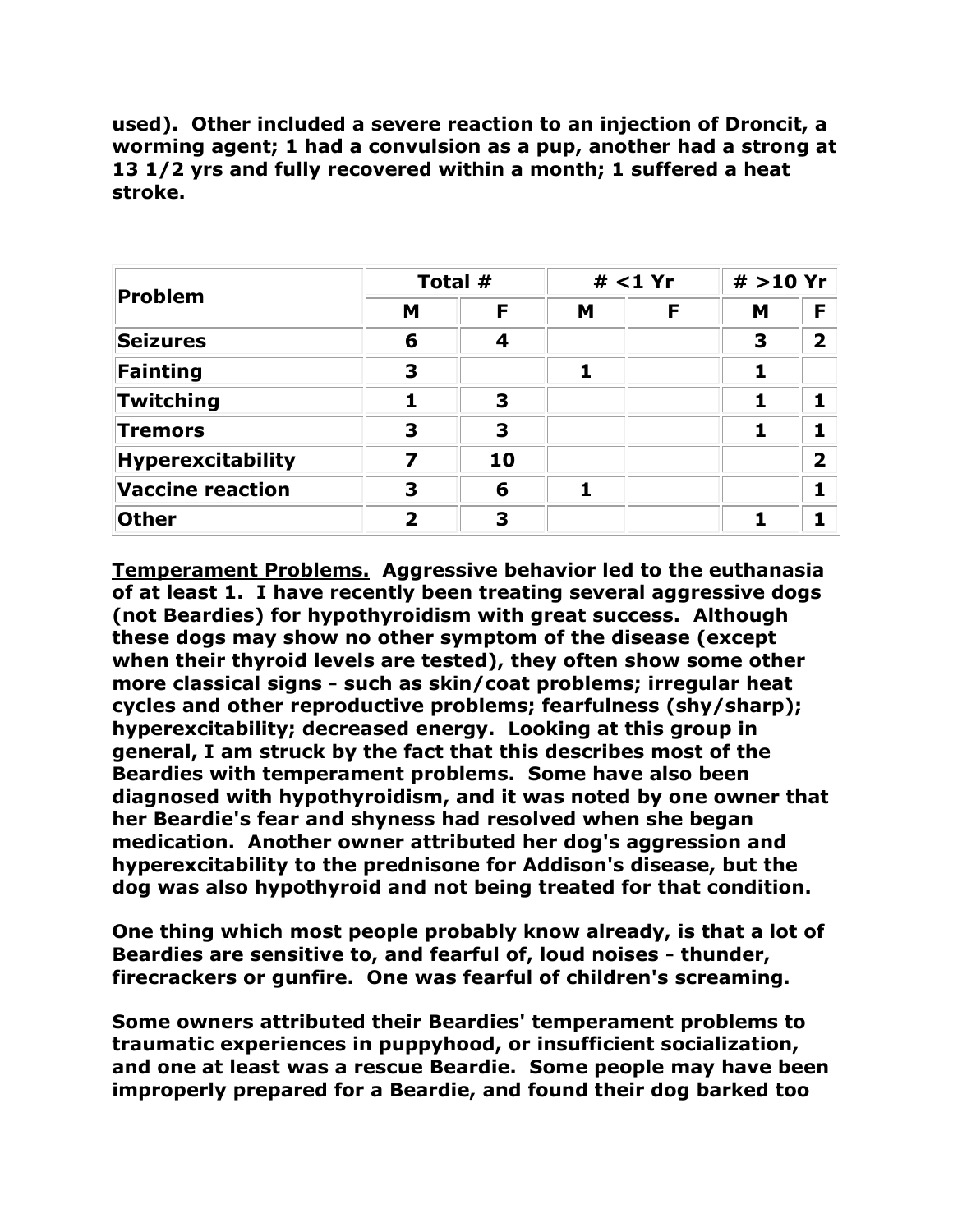**much, but others found their dogs incapacitated in strange environments or with strange people. A few Beardies were described as unaffectionate, and 1 guarded the owner and her clothes from the other dogs (dominance?). Unfortunately, most owners did not specify whether aggressive behavior was directed at people or other dogs, though a couple of dogs were described as aggressive toward other dogs, especially males. One was just too "wimpy" for his owner.**

| <b>Problem</b>                                | Total # |    | $#$ <1 Yr               |                         | # >10 Yr                |                         |
|-----------------------------------------------|---------|----|-------------------------|-------------------------|-------------------------|-------------------------|
|                                               | M       | F  | M                       | F                       | M                       | F                       |
| <b>Passive</b>                                | 28      | 22 | 1                       | 1                       | 11                      | 6                       |
| Lethargic                                     | 8       | 10 | 1                       | 1                       | $\overline{2}$          | 3                       |
| <b>Aggressive</b>                             | 20      | 13 | $\overline{\mathbf{2}}$ |                         | 3                       | 1                       |
| <b>Excitable</b><br>(abnormally)              | 13      | 24 |                         | 3                       | $\overline{\mathbf{2}}$ | 5                       |
| <b>Fearful</b>                                | 41      | 48 |                         | 3                       | $\overline{\mathbf{2}}$ | 5                       |
| Shy                                           | 29      | 40 | 1                       | $\overline{\mathbf{2}}$ | 8                       | $\overline{\mathbf{z}}$ |
| Irritable (snappy)                            | 11      | 14 |                         |                         | $\overline{\mathbf{2}}$ | 3                       |
| <b>Unstable (erratic or</b><br>unpredictable) | 9       | 6  |                         |                         |                         | 3                       |
| <b>Other</b>                                  | 12      | 16 |                         |                         | 3                       | 5                       |

**Autoimmune and Immune Problems. It is probably not much of a surprise that the most common problem in this group is hypothyroidism. Nor is it a surprise that this goes with other autoimmune problems. It was reported to coexist with nine cases of Addison's disease, 1 of uveitis, 3 of pemphigus, and 1 of rheumatoid arthritis. As reported in Part 1, this was the only documented case of rheumatoid arthritis, and the others were probably misidentified arthritis.** 

**One bitch had multiple autoimmune problems, which her owner dated to the time of her only litter. These included hypothyroidism, thrombocytopenia, hypoparathyroidism, and autoimmune skin problems. The bitch stopped cycling prior to spaying, had cyclical temperament problems, was hyperactive and shy. She was undergoing skin and other testing for further immune problems. Of**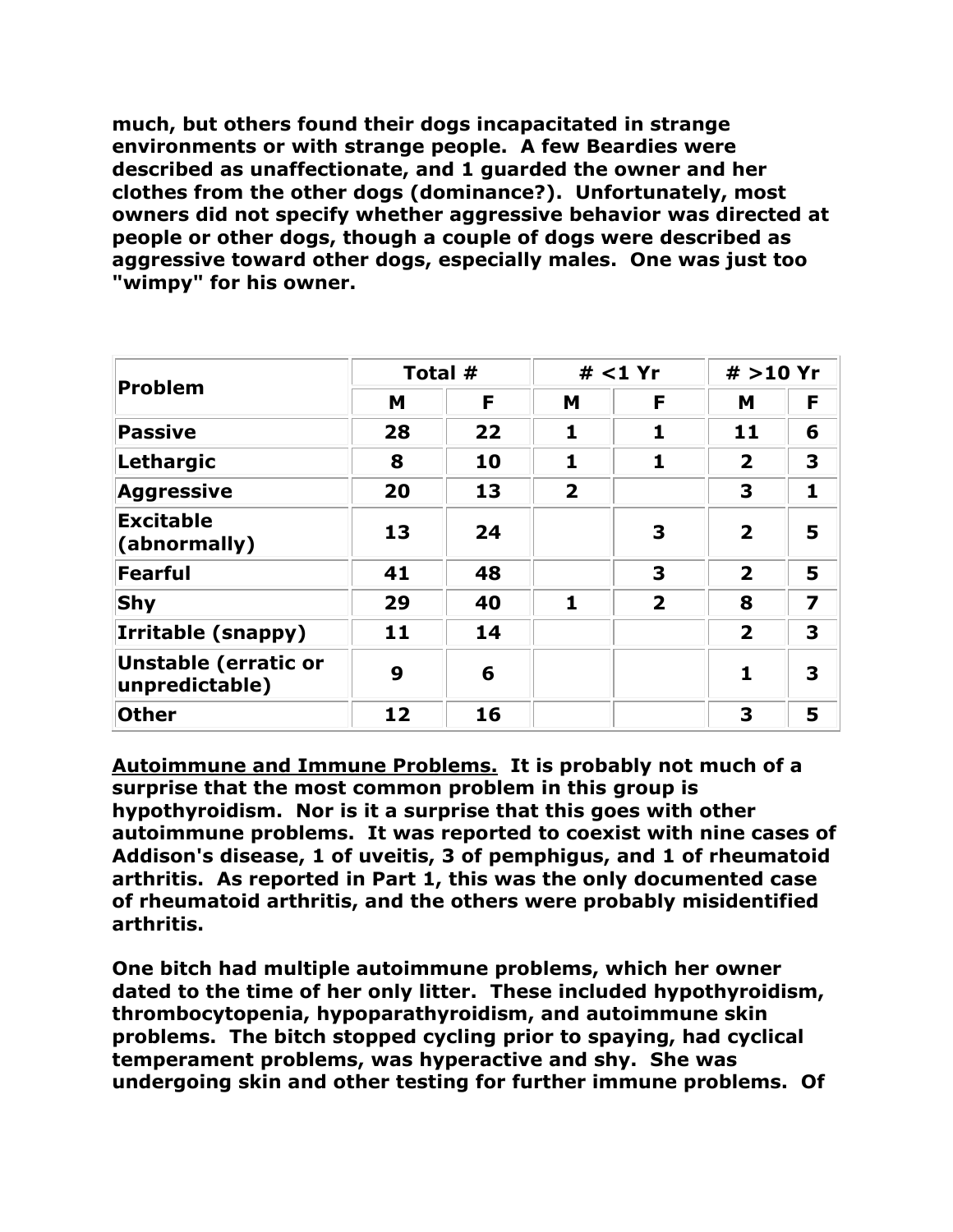**the litter, 1 bitch puppy died at 6 months, and another was diagnosed as hypothyroid at 11 months and was spayed.** 

**One Addisonian dog was also diagnosed as having autoimmune hemolytic anemia, and another dog with thrombocytopenia was being tested for suspected Addison's disease at the time of the survey. I recently euthanized my own hypothyroid, Addisonian bitch who also had system lupus erythematosus. Other coexisting autoimmune or immune diseases included one case each of: diabetes and hepatitis; autoimmune hemolytic anemia and SLE; rheumatoid arthritis and myositis.** 

**I have had many reports of autoimmune diseases in Beardies and feel that the numbers recorded here probably do not reflect the extent of the problems for the breed. Whether this is simply due to underreporting, trying to hide the existence in particular lines, or simply lack of detection I do not know. It may be because few of the surveys dealt with deceased dogs, and many of the dogs with the more severe autoimmune diseases either die suddenly or else have to be euthanized. I feel that autoimmune diseases are genetic in nature, but that their expression is a result of environmental factors. They are also tied to hypothyroidism, and part of the problem we have is due to the breeding of known hypothyroid animals when the breed was being reestablished. (I hasten to add that this was done in all innocence because at the time no one knew of the consequences.) Because the breed has been bred back from a restricted gene pool over relatively few generations it is probably unlikely that any particular line is completely free of autoimmune problems.**

| Problem                                  | Total #     |    | # < 1 Yr |   | # > 10 Yr |                         |
|------------------------------------------|-------------|----|----------|---|-----------|-------------------------|
|                                          | M           | F  | M        | F | м         | F                       |
| <b>Immune suppression</b>                | 6           | 8  |          |   | 2         |                         |
| Thyroid (thyroiditis,<br>hypothyroidism) | 19          | 32 |          |   |           | 5                       |
| <b>Adrenal (Addison's</b><br>disease)    |             | 11 |          |   |           | $\overline{\mathbf{2}}$ |
| <b>Pancreas (diabetes)</b>               |             | 3  |          |   |           |                         |
| Eyes (uveitis, VKH)                      | $\mathbf 2$ |    |          |   |           |                         |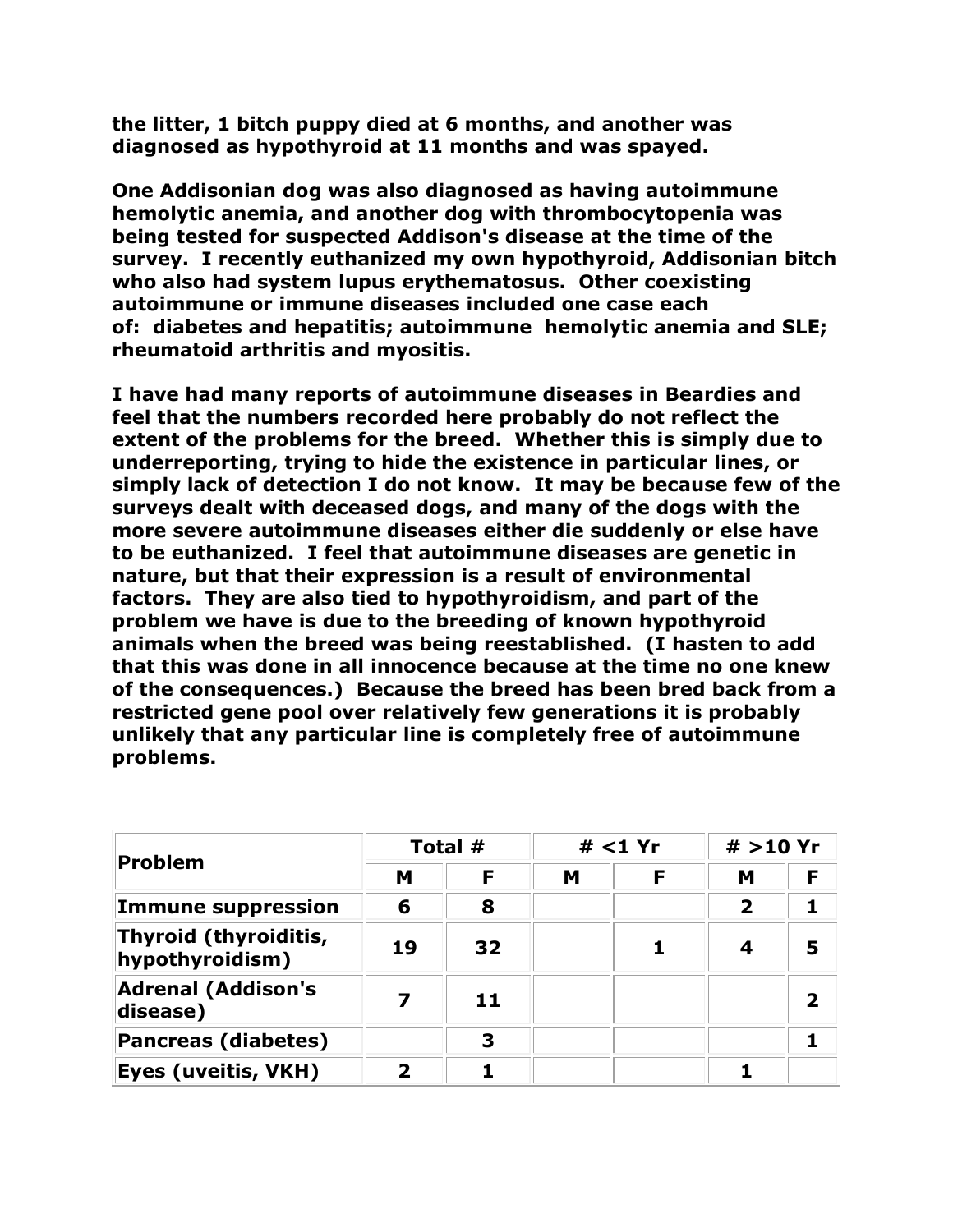| <b>Blood - hemolytic</b><br>anemia (AIHA)    | 1                       | $\overline{\mathbf{2}}$ |  | 1                       |   |
|----------------------------------------------|-------------------------|-------------------------|--|-------------------------|---|
| <b>Blood -</b><br>thrombocytopenia<br>(IIIP) | 1                       | $\mathbf{1}$            |  |                         |   |
| <b>Parathyroid</b><br>(hypoparathyroidism)   | $\overline{\mathbf{2}}$ | $\mathbf{1}$            |  |                         |   |
| Skin (pemphigus,<br>lupus)                   | 6                       | $\overline{\mathbf{2}}$ |  | $\overline{\mathbf{2}}$ |   |
| Joints (rheumatoid<br>arthritis)             | $\mathbf{1}$            | $\overline{2}$          |  | 1                       |   |
| Liver (chronic active<br>hepatitis)          |                         | $\mathbf{1}$            |  |                         |   |
| <b>Kidney (systemic</b><br>lupus, SLE)       | $\overline{\mathbf{2}}$ | $\overline{2}$          |  |                         |   |
| Muscle - myasthenia<br>gravis                |                         |                         |  |                         |   |
| <b>Muscle - myositis</b>                     | $\mathbf{1}$            |                         |  |                         |   |
| <b>Neurologic</b>                            | $\overline{\mathbf{2}}$ | $\mathbf{1}$            |  |                         | 1 |
| <b>Other</b>                                 |                         | $\overline{2}$          |  |                         |   |

**Blood Problems. There were not many in this category. One dog had low platelets, bone marrow failure, and possibly leukemia. Another had hemophilia and thrombocytopenia. Most of the vonWillebrand disease cases (n=4) were found on testing, as most dogs were asymptomatic even then their factor level was extremely low. Other cases have been detected during routing surgery. There was 1 case each of leukemia, hemangiosarcoma, bone marrow failure, hemophilia, and systemic lupus erythematosus. There were 2 cases of hemolytic anemia and 3 cases of thrombocytopenia.Liver/Spleen Problems. There were 5 cases of liver failure, 2 acute hepatitis, 1 chronic hepatitis, and 2 hemangiosarcoma. Nose, Tooth and Mouth Problems. Tumors and allergies were cited as causes for some nosebleeds, and tumors and old age for sinusitis. One dog's chronic cough was attributed to his choke collar and a weak trachea - a good candidate for a harness or Promise-type halter. Breathing problems were found in overweight**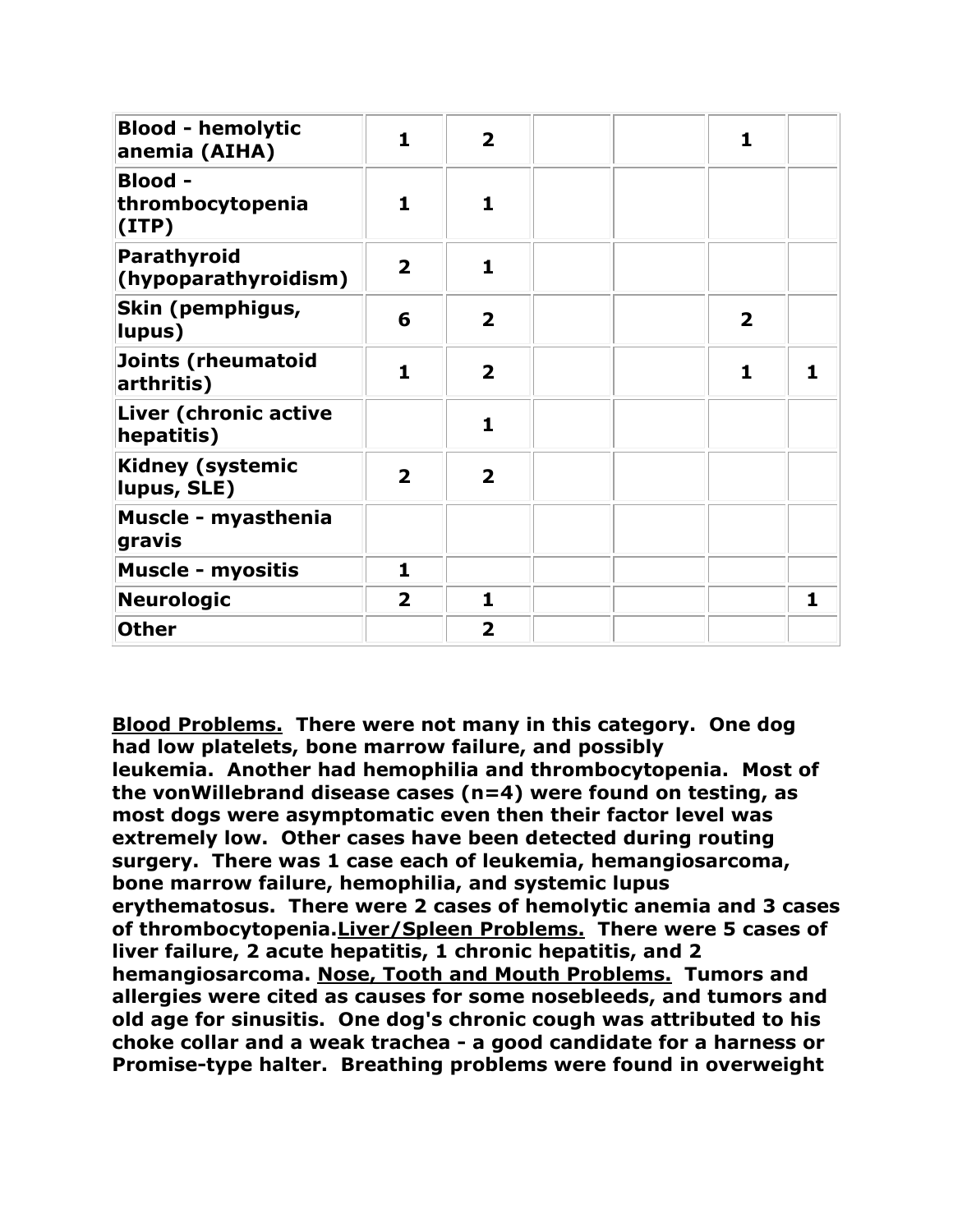## **dogs, and those which also snored - there were some heavy panters in this group too.**

There were quite a lot of missing teeth - five in one dog, although usually only one. Premolars were the most frequently missing, and one dog was reported as having an extra premolar. Similarly, there were a lot of retained puppy teeth. I wonder if that might have been the extra premolar, too. Abscesses, gingivitis, and halitosis were problems of older dogs, and underline the importance of good dental care in our dogs. Poor teeth can lead to systemic disease and problems with other organ systems. As well as being responsible for unnecessary pain, poor dental hygiene may result in untimely death.

| Problem                                       |                | Total #        | $#$ <1 Yr |              | $# >10$ Yr     |                |
|-----------------------------------------------|----------------|----------------|-----------|--------------|----------------|----------------|
|                                               | M              | F              | M         | F            | M              | $\mathbf F$    |
| <b>Nosebleeds</b>                             | $\overline{4}$ | 3              |           |              |                | $\overline{2}$ |
| Sinusitis                                     | 3              | $\overline{4}$ |           |              |                | 3              |
| Rhinitis                                      | $\overline{2}$ | $\overline{2}$ |           |              | $\mathbf{1}$   | 1              |
| Chronic cough                                 | $\overline{4}$ | $\mathbf{1}$   |           |              | $\mathbf{1}$   |                |
| Breathing problems                            | $\overline{4}$ | 6              |           |              | 1              | 3              |
| Deviated nasal septum                         |                | $\mathbf{1}$   |           |              |                |                |
| Dental cavities                               | 3              | $\overline{2}$ |           |              | $\overline{2}$ | 1              |
| Tooth malformations - missing<br>teeth        | 12             | 28             |           | $\mathbf{1}$ | $\mathbf{1}$   | 3              |
| Tooth malformations - retained<br>puppy teeth | 14             | 12             | 3         | $\mathbf{1}$ |                | $\overline{2}$ |
| Tooth abscess                                 | 9              | $\overline{2}$ |           |              | 5              | 1              |
| Gingivitis                                    | 13             | 8              |           |              | 8              | 1              |
| <b>Bad breath</b>                             | 21             | 14             |           |              | 10             | 4              |

**Non-Malignant Tumors and Cysts. A lot of dogs with warts also had sebaceous cysts, and seemed to be prone to ear infections, too. Sebaceous cysts actually aren't usually cysts, but lipomas or fatty deposits. Most in the other category were reported to have these benign lumps. Others were 1 case each of fibromas, anal gland abscess, rectal polyps. Two bitches were reported to have seminomas, which is clearly a mistake, as that is a tumor of the testes. One of these bitches was also said to have a histiocytoma and the other, several lipomas.**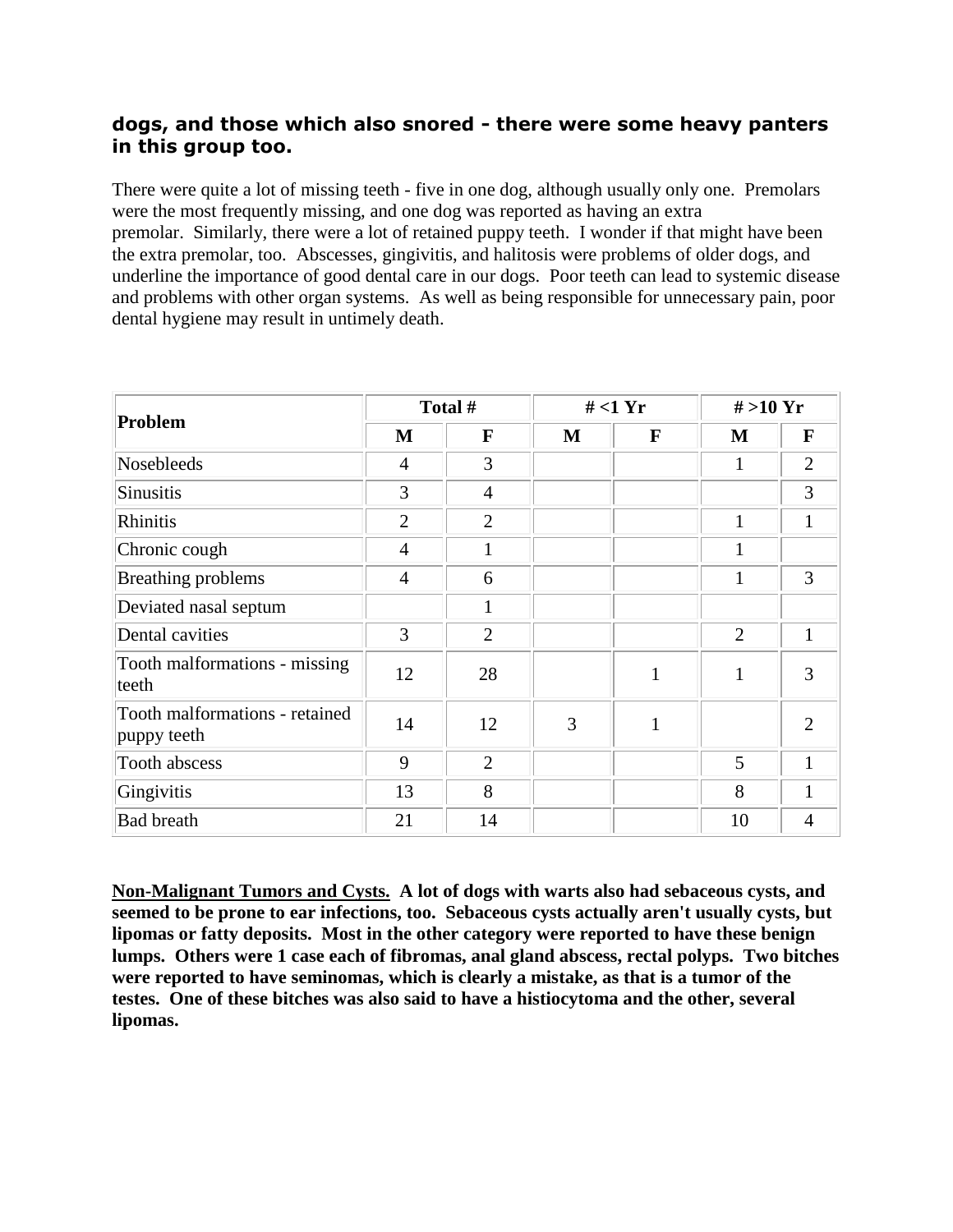| Problem               | Total # |                | $#$ <1 Yr |              | # > 10 Yr |                |
|-----------------------|---------|----------------|-----------|--------------|-----------|----------------|
|                       | M       | F              | M         | $\mathbf{F}$ | M         | F              |
| Warts                 | 15      |                | 16        |              | 7         | 11             |
| Sebaceous cysts       | 62      | 57             |           |              | 24        | 26             |
| Mammary gland adenoma |         | $\overline{2}$ |           |              |           | $\overline{2}$ |
| Seminoma              |         | $\overline{2}$ |           |              |           | $\overline{2}$ |
| Histiocytoma          | 2       |                |           |              |           |                |
| Dermoid cyst          | 3       | $\overline{4}$ |           |              |           | $\overline{4}$ |
| Hemangioma            |         |                |           |              |           |                |
| Other                 | 8       | 3              |           |              | 4         | $\overline{2}$ |

**Ear Problems. Beardies have flop down ears, and so they are more prone to ear infections than dogs which have an erect pinna. Cleaning out the ears is therefore important, and it is equally important that it is done right. The ear canal of the dog is much longer than the human one, and has both a vertical and a horizontal component. Cleaning dogs' ears is therefore also different. Fluids dropped into the ear can set up a nice moist environment for bugs and fungi to grow in. Only veterinary-approved cleaners should be used and these should be placed on gauze wipes or long cotton swabs, not dropped into the ears. It is important to follow the contours down into the ear, and remove all the wax and other debris. It is almost impossible to puncture the ear drum of a dog using a cotton swab dur to the anatomy of the ear, again unlike the case with the human ear.**

**It is also important to remove all the loose hair that gets caught in the ear canal, as this provide a breeding ground for bugs, too. Of course, antibiotic drops do have to be placed into the ears. It's a good idea to know what is causing the infection before you start treating, though. Many of the ear infections reported in the survey were yeast infections, and antibiotics encourage fungal overgrowth. Nor surprisingly, warm weather was associated with ear infections - a little extra heat for the bugs, not to mention greater exposure for the dog.**

**Most deafness was associated with age, and it seems to run in families to some extent. Of course, some Beardie deafness is highly selective, and not age-dependent at all.**

| Problem                                   | Total # |    | $#$ <1 Yr |  | # > 10 Yr |  |
|-------------------------------------------|---------|----|-----------|--|-----------|--|
|                                           | М       |    | М         |  | M         |  |
| Aural hematoma                            |         |    |           |  |           |  |
| Ear infections (chronic or<br>persistent) | 23      | 21 |           |  |           |  |
| Deafness                                  |         | 12 |           |  |           |  |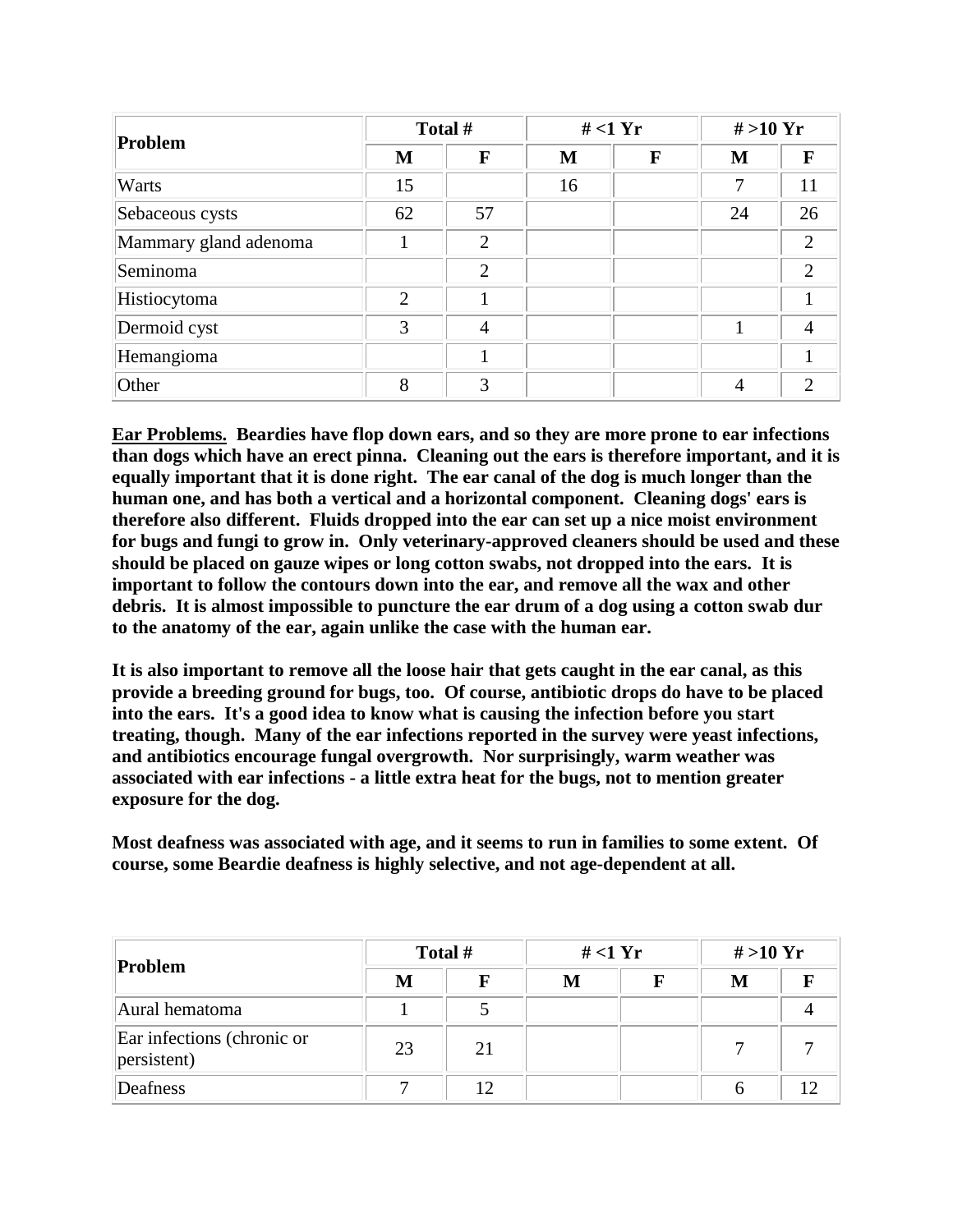**Dietary Problems. There was overlap between hypersensitivity and intolerance. In general, the responses to the wrong food included gastrointestinal upset (primarily diarrhea, although one dog became constipated when switched from one commercial dog food to another) or skin problems (primarily itchiness or depigmentation). Hyperactivity and nervousness were also associated with particular foods. Other dogs could not tolerate certain foods due to medical conditions such as liver disease or bowel injury. There were several "picky eaters," and others who can't tolerate anything, except perhaps a prescription or home-made diet.**

**No dogs seemed to have a problem with artificial-preservative-free, lamb and rice based diets. Several commercial diets appeared frequently as causing problems. No changes in feeding should be made abruptly, new foods should be added slowly, and this may account for reports that some of the dogs can't tolerate diet changes or table scraps. Fat in excess will cause diarrhea, but fat was often mentioned as causing problems. All diets must contain some fat, of course. Items mentioned as causing problems included beef, chicken, eggs, cow's milk (lactose), wheat, corn, soy, yeast, Brewer's yeast, additives (ethoxyquin and red dye especially), cheese and the down-under Beardies were often allergic to lamb, especially lamb fat. A RAST (allergy) test on one Beardie showed it was allergic to everything except fish and chicken. Which only goes to show that one Beardie's meat is another's poison.**

| Problem               | Total # |    | # $<$ 1 Yr |  | # > 10 Yr |  |
|-----------------------|---------|----|------------|--|-----------|--|
|                       | M       |    | M          |  | M         |  |
| Food hypersensitivity | 24      | 30 |            |  |           |  |
| Food intolerance      | 30      |    |            |  |           |  |

**Drug or Toxicity Problems. This section caused problems, as many people checked off "no" to everything whether or not their dog had ever used the drug. For that reason I only included responses which marked "no" to certain drugs. Of the 3 which had negative reactions to trimethoprim-sulfas, 2 developed Addison's disease. Both these dogs experienced negative reactions to corticosteroids, and one to ivermectin too. Prolonged corticosteroid use will cause major problems in virtually all dogs. These drugs are generally safe for short-term use, although there may be adverse side effects.**

**One Beardie at least was reported as developing an autoimmune disease in response to ivermectin, and I have received numerous reports concerning Beardies and other breeds in which this has been the case. The Beardie which responded poorly to butazolidin had an upset stomach. One DES-sensitive dog had a swollen vulva. Other drugs causing problems were 1 each of morphine and amoxicillin; the reaction s were not described. 1 was described as very sensitive to anesthetic agents, but again types and reactions weren't specified. Of the other toxins, 2 were cases of rat poisoning, 1 was a result of a flea dip, another of mothballs,1 of fertilizer, and 1 of chocolate.**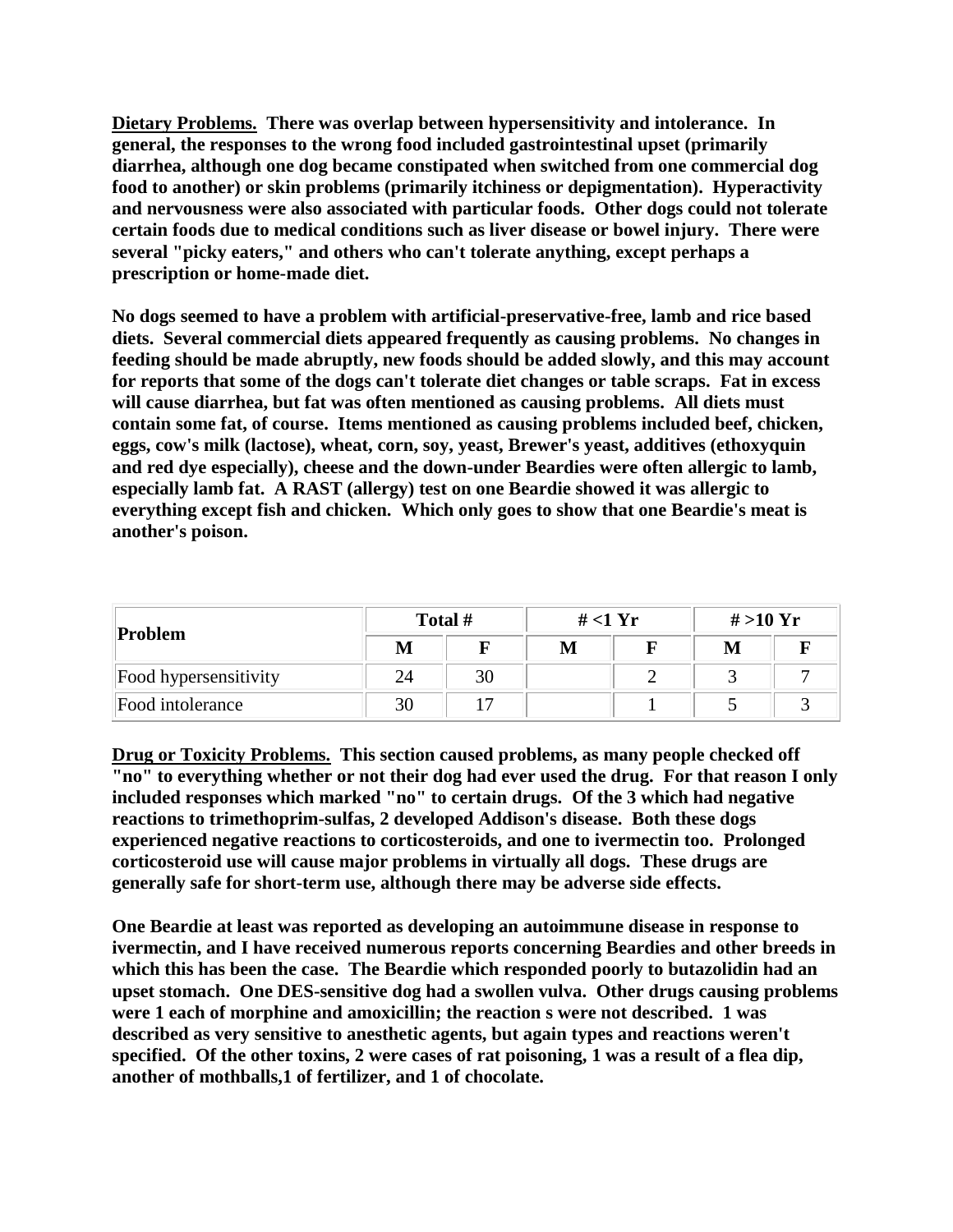| Problem                                                 | Total # |                | $#$ <1 Yr |   | $# > 10$ Yr  |   |  |  |
|---------------------------------------------------------|---------|----------------|-----------|---|--------------|---|--|--|
|                                                         | M       | F              | M         | F | M            | F |  |  |
| <b>Drug Reactions</b>                                   |         |                |           |   |              |   |  |  |
| Trimethoprim-sulfas                                     | 1       | 1              |           |   |              |   |  |  |
| Corticosteroids                                         | 3       | 10             |           |   |              | 4 |  |  |
| Ivermectin (Heartgard)                                  | 5       | 5              |           |   | 1            |   |  |  |
| Diethylcarbamazine-<br>oxybendazole (Filaribits+)       |         | 3              |           |   |              |   |  |  |
| Acepromazine                                            | 1       | 1              |           |   | $\mathbf{1}$ |   |  |  |
| <b>Butazolidin</b>                                      |         | 1              |           |   |              |   |  |  |
| Estrogens (DES)                                         |         | $\overline{4}$ |           |   |              |   |  |  |
| Toxicity                                                |         |                |           |   |              |   |  |  |
| Exposure to any poisonous<br>substance including plants | 4       | 5              |           |   |              |   |  |  |

**Vaccine Reactions or Failures. Two reacted negatively to rabies shots, one got distemper from the vaccine (or possibly the vaccine didn't provide immunity), 1 dog started reverse sneezing adter the Bordetella intranasal vaccine, and one lost hair on the shoulder around the site of a corticosteroid shot. One dog reacted negatively to a parvo short. Parvovirus vaccine failure topped the list by far and resulted in the death of at least 1 pup. There was also failure of 1distemper vaccine to produce immunity.**

| Problem                                  | Total # |  | $#$ <1 Yr |  | # > 10 Yr |  |
|------------------------------------------|---------|--|-----------|--|-----------|--|
|                                          | M       |  | M         |  | М         |  |
| Vaccine reactions                        |         |  |           |  |           |  |
| Vaccine failure to produce<br>protection |         |  |           |  |           |  |

**Reproductive Problems. These numbers have to be examined in light of the number of bitches (383) and dogs (383), and also in view of the numbers of animals which have produced litters and/or been bred. The number of bitches producing stillborn puppies, usually only 1 in a litter but sometimes as many as 3, is worrying. In 1 case the sac ruptured before the puppy was delivered, but no other causes of stillbirths were recorded, and few puppies are ever autopsied.**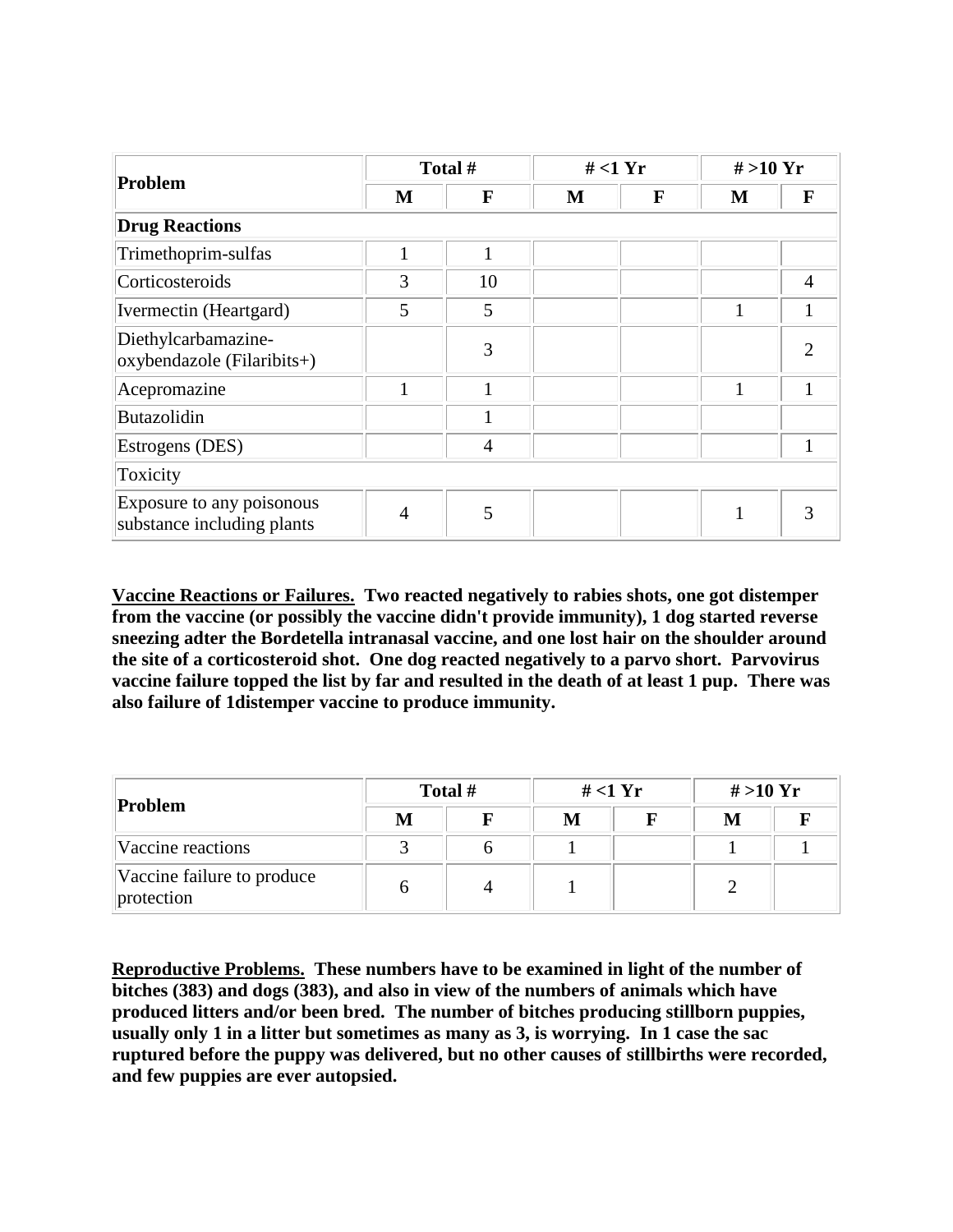**Another striking feature of this section was that especially amongst the bitches, most had more than 1 reproductive problem. Two bitches with pyometra also had abnormal heat cycles and 1 also had false pregnancies. Two other pyometra bitches had stillborn puppies and 1 of these had a C-section, while 1 bitch with pyometra had vaginitis.** 

**False pregnancy especially was associated with many other problems. Seven with false pregnancies had stillbirths, 2 of these also had fetal resorption and 1 also had a C-section; 1 had a C-section and vaginitis; 1 had vaginitis and poor libido; 1 had fading puppies. Three had false pregnancy and faginitis as their only reproductive problems, while 4 had only false pregnancy and abnormal heat cycles. One bitch ha false pregnancy, fetal resorption, vaginitis, cystic ovaries, abnormal heat cycles, and hypogonadism. Of 3 others with false pregnancy and abnormal heat cycles 1 was anestrus, 1 had cystic ovaries, and 1 had fading puppies. Of 3 more with false pregnancy which had to have C-sections, 2 also had resorbed fetuses. Another with false pregnancy had small ovaries. One who suffered from vaginitis aborted a litter when she was old. Two with resorbed fetuses also had stillborn puppies and of these had fading puppies, too.**

**One with resorbed puppies had to have a C-section. Two sith stillborn pupied needed Csections; 1 had stillborn and fading puppies and 1 had stillborn pupies and irregular estrus cycles. Another who had a C-section also had vaginitis.**

**In others, vaginitis was associated with irregular heat cycles in 1 and hypogonadism in another. The latter bitch also either had a false pregnancy or aborted or resorbed the puppies. Irregular heat cycles are a bit of a problem, as many Beardies seem to be some what irregular. Many only cycle once every 10-12 months. Some bitches were reported to have silent heats, but most were on "longer cycles than normal" and only 1 was reported to have short cycle every 3-4 months.**

**One dog's testicle descended unassisted at 6 months, and one at 18 months, although fertility was not tested in those dogs. One normal testicle will usually be fertile anyway, although monorchidism and cryptorchidism are probably inherited and it is unwise to breed such dogs.**

**Of the dogs who sired litters, 4 sired 15 each; 1 each sired 12, 11, 10, and 7 litters. Two each had 6 and 5 litters; 5 had 4 litters each; 8 had 3 litters, and 15 sired 2 litters. It was unknown how many litters 3 dogs had sired, but each had sired many. The rest had sired only 1 litter at the time of the survey. Of the bitches, 30 had 2 litters; 17 had 3 litters; 4 had 4 litters; 2 had 5 litters, and 1 was reported to have had 9 litters.**

| Problem                          | Total # |     | # $<$ 1 Yr |  | # > 10 Yr |  |
|----------------------------------|---------|-----|------------|--|-----------|--|
|                                  | M       |     | М          |  |           |  |
| Dog had sired or whelped litters | 76      | 128 |            |  |           |  |
| Problems of bitch                |         |     |            |  |           |  |